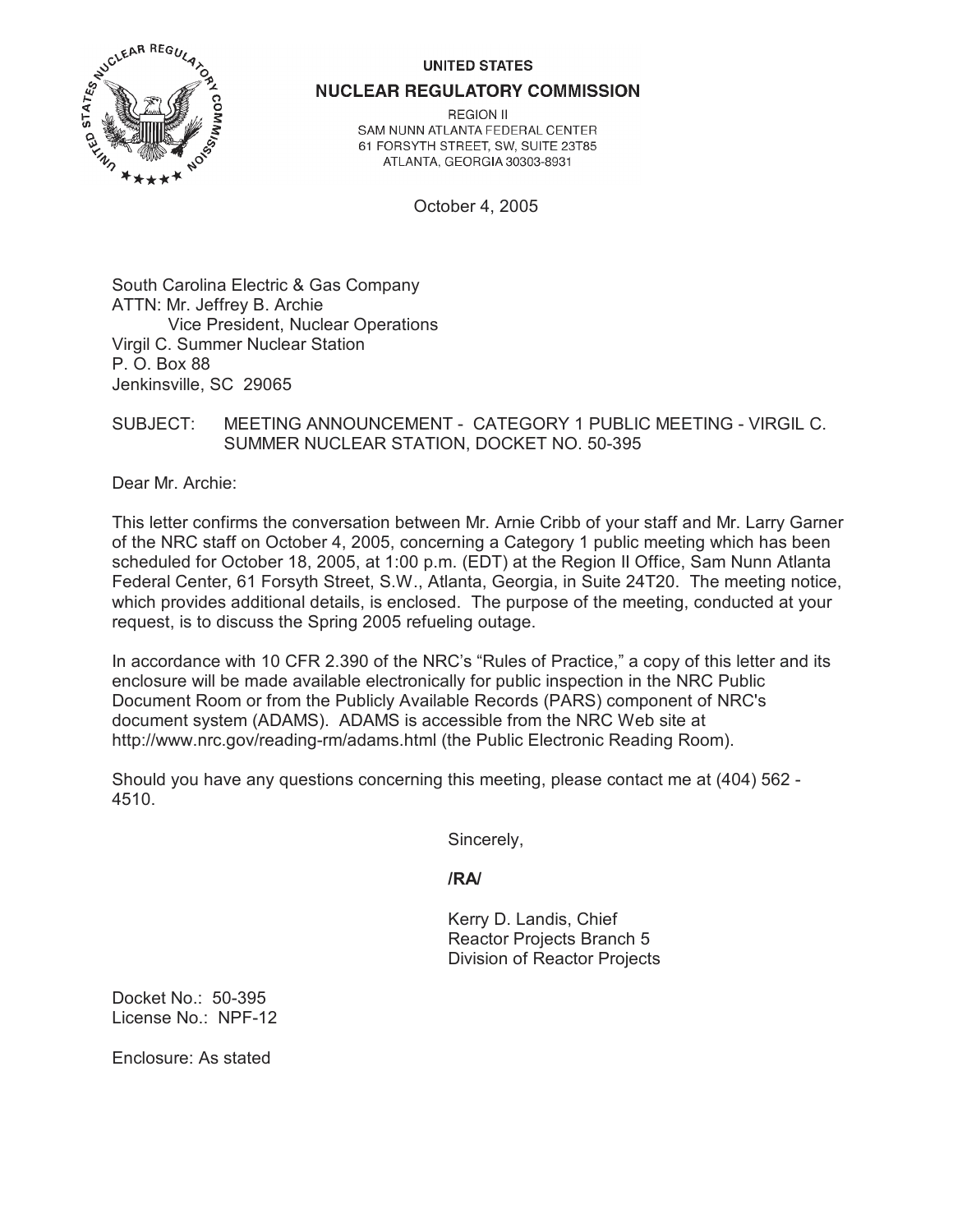## SCE&G 2

cc w/encl: R. J. White Nuclear Coordinator Mail Code 802 S.C. Public Service Authority Virgil C. Summer Nuclear Station Electronic Mail Distribution

Kathryn M. Sutton, Esq. Morgan, Lewis & Bockius LLP Electronic Mail Distribution

Henry J. Porter, Director Div. of Radioactive Waste Mgmt. Dept. of Health and Environmental **Control** Electronic Mail Distribution

R. Mike Gandy Division of Radioactive Waste Mgmt. S. C. Department of Health and Environmental Control Electronic Mail Distribution

Ronald B. Clary, Manager Nuclear Licensing (Mail Code 830) South Carolina Electric & Gas Company Virgil C. Summer Nuclear Station Electronic Mail Distribution

Robert M. Fowlkes, General Manager Engineering Services South Carolina Electric & Gas Company Virgil C. Summer Nuclear Station Electronic Mail Distribution

Thomas D. Gatlin, General Manager Nuclear Plant Operations (Mail Code 303) South Carolina Electric & Gas Company Virgil C. Summer Nuclear Station Electronic Mail Distribution

David A. Lavigne, General Manager Organization Development South Carolina Electric & Gas Company Vigil C. Summer Nuclear Station Electronic Mail Distribution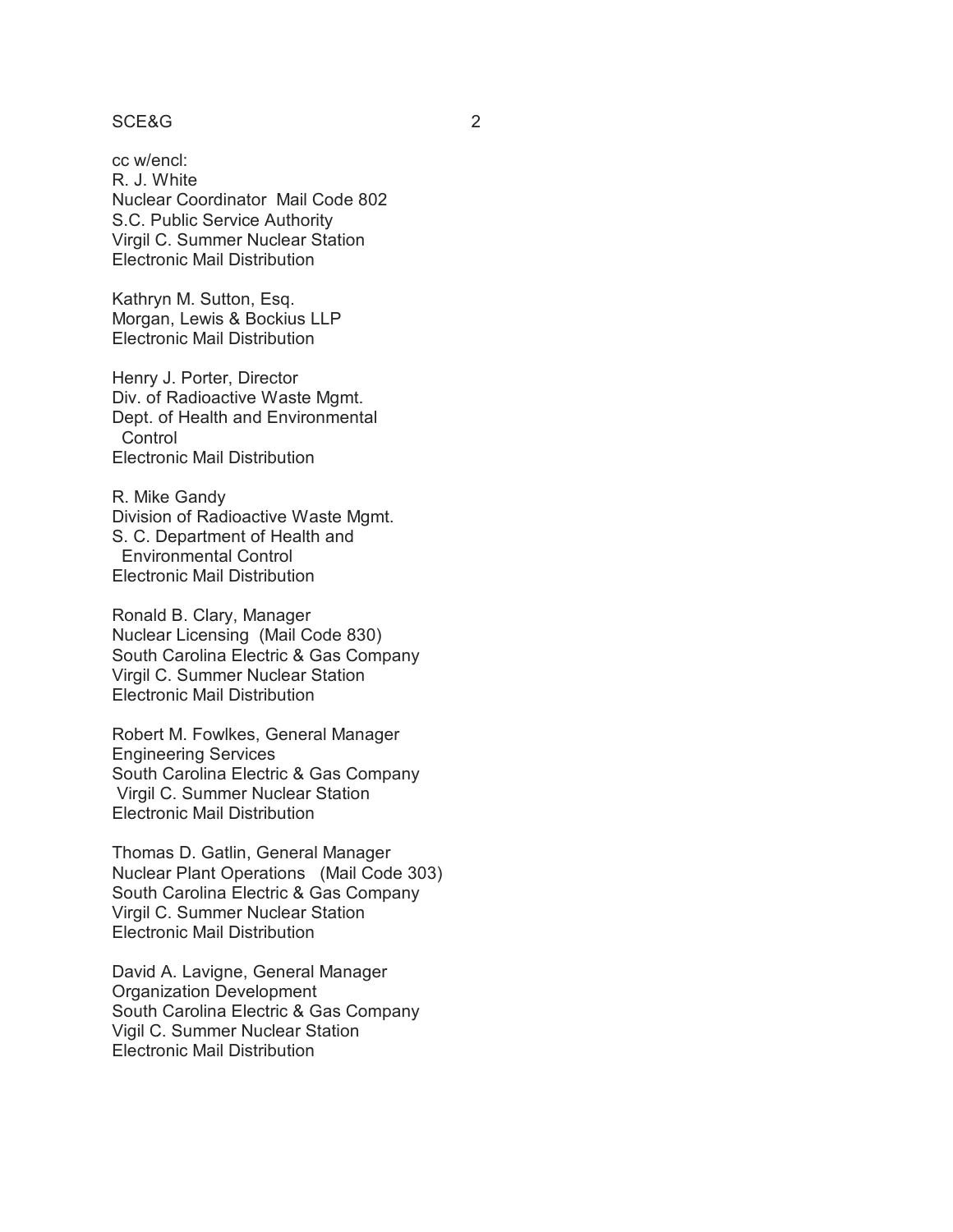## SCE&G 3

Distribution:

• Hard Paper Copy

PUBLIC

• E-Mail

Meeting Announcement Coordinator, OADM/DFIPS (PMNS) Region II Administrator's Secretary DRP Division Secretary Region II Division Directors and Deputies Regional Counsel Region II State Liaison Officer Region II Public Affairs Officers Region II RMB Chief Region II Receptionist C. Carpenter, DISP/PIPB Region II Regional Coordinator OEDO (16E15) R. Martin, NRR Headquarters Operations Officer RIDSNRRDIPMLIPB

GX SISP REVIEW COMPLETE: Initials: KDL\_ G SISP REVIEW PENDING\*: Initials: \_\_\_\_\_\_\_\_ \*Non-Public until the review is complete  $\Box$  X publicly available  $\hfill\Box$  non-publicly available  $\hfill\Box$  sensitive  $\hfill\Box$  x non-sensitive ADAMS: G Yes ACCESSION NUMBER:\_\_\_\_\_\_\_\_\_\_\_\_\_\_\_\_\_\_\_\_\_\_\_\_\_

| <b>OFFICE</b>       | <b>RII/DRP</b> |    |     |           |     |           |            |           |            |           |            |           |            |           |
|---------------------|----------------|----|-----|-----------|-----|-----------|------------|-----------|------------|-----------|------------|-----------|------------|-----------|
| <b>SIGNATURE</b>    | LXG1           |    |     |           |     |           |            |           |            |           |            |           |            |           |
| <b>NAME</b>         | LGarner        |    |     |           |     |           |            |           |            |           |            |           |            |           |
| <b>DATE</b>         | 10/4/2005      |    |     |           |     |           |            |           |            |           |            |           |            |           |
| <b>E-MAIL COPY?</b> | <b>YES</b>     | NΟ | YES | <b>NO</b> | YES | <b>NO</b> | <b>YES</b> | <b>NO</b> | <b>YES</b> | <b>NO</b> | <b>YES</b> | <b>NO</b> | <b>YES</b> | <b>NO</b> |

OFFICIAL RECORD COPY DOCUMENT NAME: E:\Filenet\ML052770601.wpd